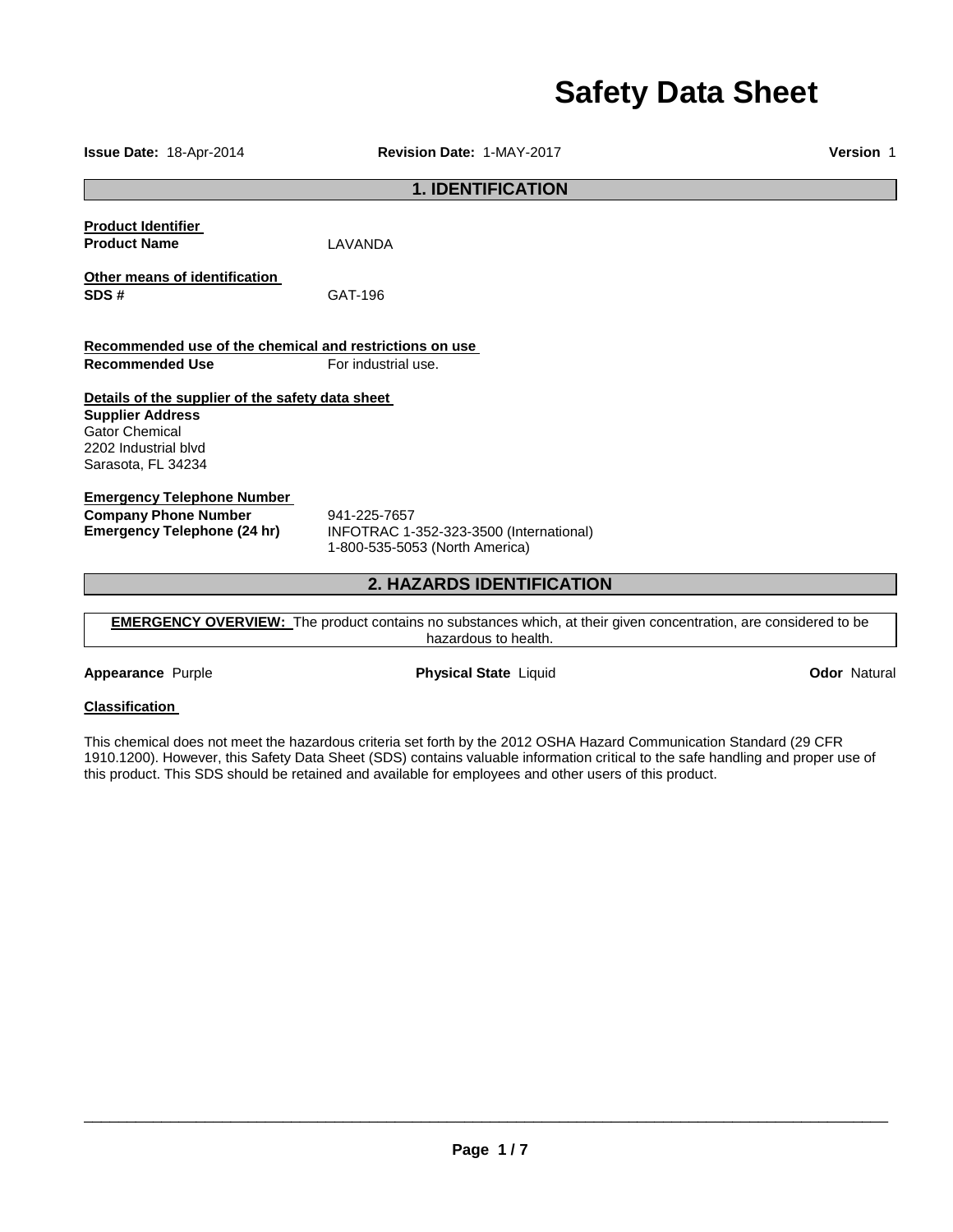# \_\_\_\_\_\_\_\_\_\_\_\_\_\_\_\_\_\_\_\_\_\_\_\_\_\_\_\_\_\_\_\_\_\_\_\_\_\_\_\_\_\_\_\_\_\_\_\_\_\_\_\_\_\_\_\_\_\_\_\_\_\_\_\_\_\_\_\_\_\_\_\_\_\_\_\_\_\_\_\_\_\_\_\_\_\_\_\_\_\_\_\_\_ **3. COMPOSITION/INFORMATION ON INGREDIENTS**

This product is not hazardous according to OSHA 29 CFR 1910.1200. Components not listed are not hazardous or are below reportable limits.

| <b>Chemical Name</b>                         | <b>CAS No</b> | Weight-% |
|----------------------------------------------|---------------|----------|
| H <sub>20</sub>                              | 7732-18-5     | $\star$  |
| Sodium dodecylbenzene<br>sulfonate           | 68081-81-2    | $\star$  |
| Dipropylene Glycol Monomethyl<br>Ether (DPM) | 34590-94-8    | $\star$  |
| Soda Ash Light                               | 497-19-8      | $\star$  |

\*\*If Chemical Name/CAS No is "proprietary" and/or Weight-% is listed as a range, the specific chemical identity and/or percentage of composition has been withheld as a trade secret.\*\*

# **4. FIRST-AID MEASURES**

## **First Aid Measures**

| <b>General Advice</b> | Provide this SDS to medical personnel for treatment.                                                                                                                 |
|-----------------------|----------------------------------------------------------------------------------------------------------------------------------------------------------------------|
| <b>Eye Contact</b>    | Remove contact lenses. Flush eyes with clear running water for 15 minutes while holding<br>eyelids open; if irritation persists, seek medical attention.             |
| <b>Skin Contact</b>   | Remove contaminated clothing; wash affected area with soap and water; launder<br>contaminated clothing before reuse; if irritation persists, seek medical attention. |
| <b>Inhalation</b>     | Remove affected person to fresh air; provide oxygen if breathing is difficult.                                                                                       |
| Ingestion             | Give two glasses of water for dilution; Do not induce vomiting; never give anything by<br>mouth to an unconscious person; seek medical attention.                    |

## **Most important symptoms and effects**

| <b>Symptoms</b>                                                            | INHALATION: None expected, however, certain individuals may experience minor nausea<br>or headaches. |  |
|----------------------------------------------------------------------------|------------------------------------------------------------------------------------------------------|--|
|                                                                            | SKIN: None expected, however, prolonged contact may cause irritation.                                |  |
|                                                                            | EYES: This product is an eye irritant. Contact with the eyes will cause irritation.                  |  |
|                                                                            | INGESTION: May cause gastric distress, vomiting and diarrhea.                                        |  |
| Indication of any immediate medical attention and special treatment needed |                                                                                                      |  |

| Notes to Physician | Pre-existing skin, eye, or respiratory disorders may become aggravated through prolonged |
|--------------------|------------------------------------------------------------------------------------------|
|                    | exposure.                                                                                |

# **5. FIRE-FIGHTING MEASURES**

# **Suitable Extinguishing Media**

Carbon dioxide, water, water fog, dry chemical, chemical foam.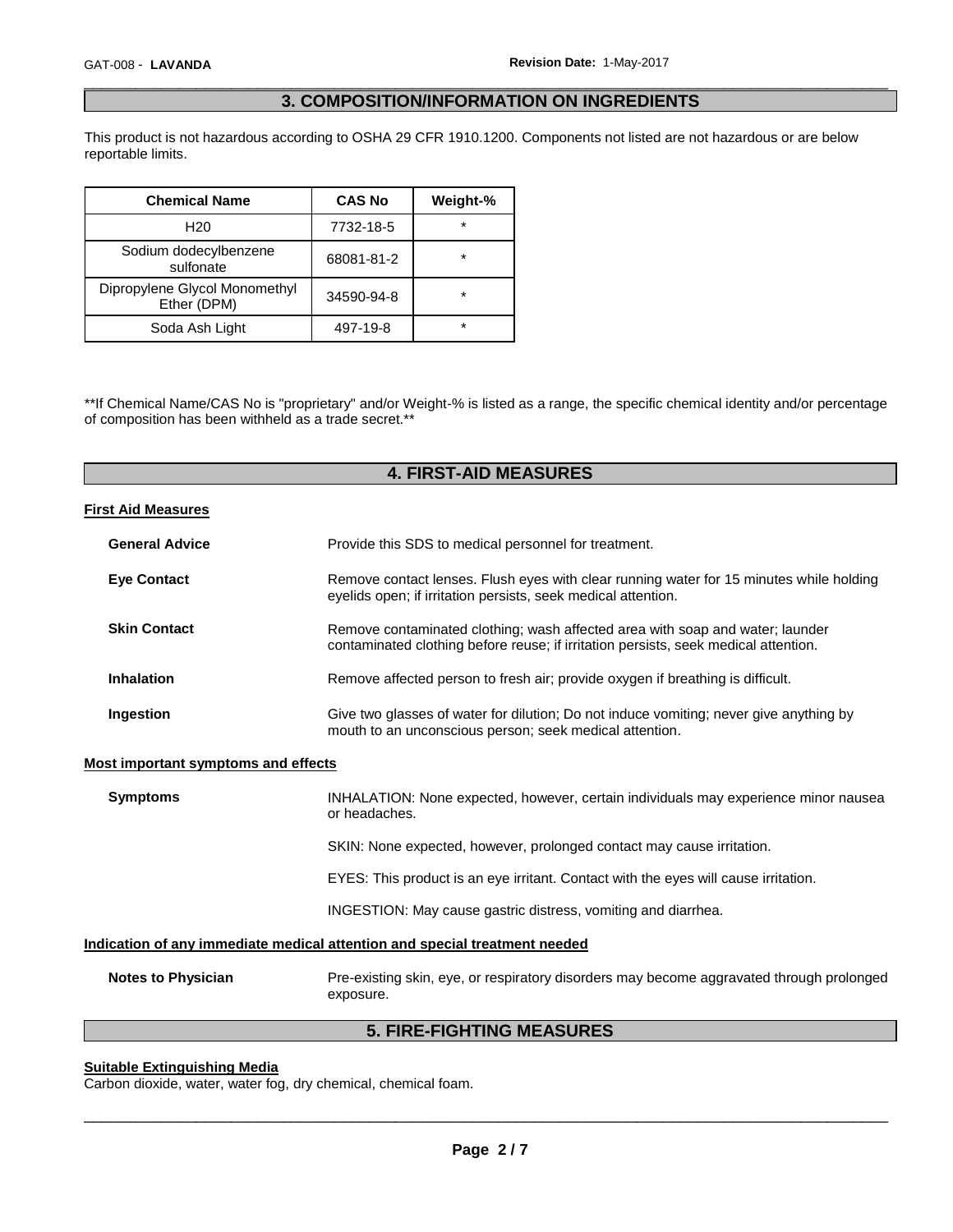## **Unsuitable Extinguishing Media** Not determined.

#### **Specific Hazards Arising from the Chemical**

Product is not flammable.

#### **Protective equipment and precautions for firefighters**

As in any fire, wear self-contained breathing apparatus pressure-demand, MSHA/NIOSH (approved or equivalent) and full protective gear. Keep containers cool with water spray to prevent container rupture due to steam buildup; floor will become slippery if material is released.

\_\_\_\_\_\_\_\_\_\_\_\_\_\_\_\_\_\_\_\_\_\_\_\_\_\_\_\_\_\_\_\_\_\_\_\_\_\_\_\_\_\_\_\_\_\_\_\_\_\_\_\_\_\_\_\_\_\_\_\_\_\_\_\_\_\_\_\_\_\_\_\_\_\_\_\_\_\_\_\_\_\_\_\_\_\_\_\_\_\_\_\_\_

# **6. ACCIDENTAL RELEASE MEASURES Personal precautions, protective equipment and emergency procedures Personal Precautions** Use personal protection recommended in Section 8. **Environmental Precautions** See Section 12 for additional Ecological Information. **Methods and material for containment and cleaning up Methods for Containment** Prevent further leakage or spillage if safe to do so. Soak up and contain spill with an absorbent material. **Methods for Clean-Up** Sweep up absorbed material and shovel into suitable containers for disposal. **7. HANDLING AND STORAGE**

#### **Precautions for safe handling**

**Advice on Safe Handling** Handle in accordance with good industrial hygiene and safety practice.

#### **Conditions for safe storage, including any incompatibilities**

**Storage Conditions Keep containers tightly closed in a dry, cool and well-ventilated place.** 

**Incompatible Materials Strong oxidizers, Strong acids.** 

# **8. EXPOSURE CONTROLS/PERSONAL PROTECTION**

**Exposure Guidelines** 

#### **Appropriate engineering controls**

**Engineering Controls** Maintain eye wash fountain and quick-drench facilities in work area. **Individual protection measures, such as personal protective equipment Eye/Face Protection** Wear protective eyeglasses or chemical safety goggles. **Skin and Body Protection** Wear suitable protective clothing. **Respiratory Protection** Ensure adequate ventilation, especially in confined areas. **General Hygiene Considerations** Handle in accordance with good industrial hygiene and safety practice.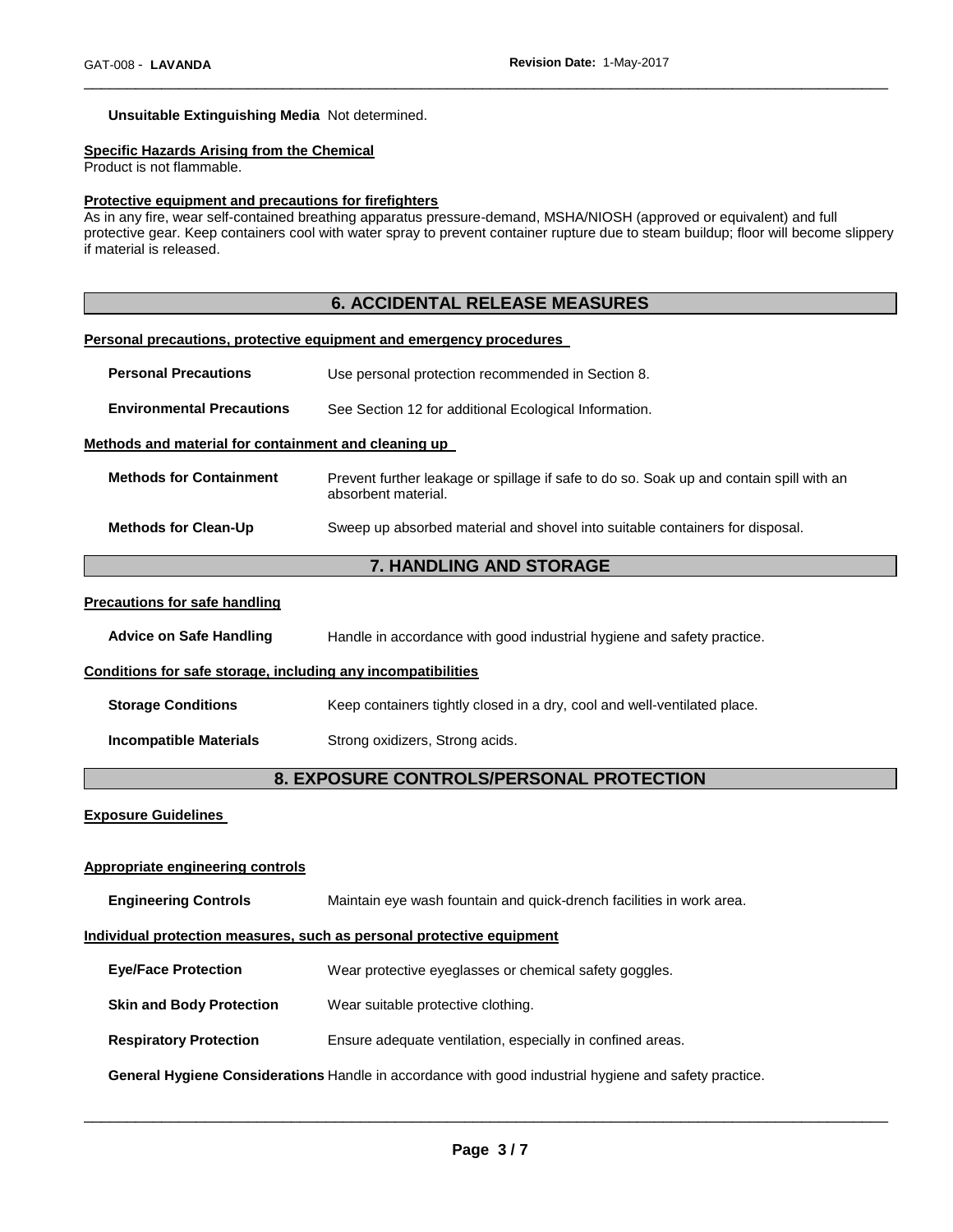# \_\_\_\_\_\_\_\_\_\_\_\_\_\_\_\_\_\_\_\_\_\_\_\_\_\_\_\_\_\_\_\_\_\_\_\_\_\_\_\_\_\_\_\_\_\_\_\_\_\_\_\_\_\_\_\_\_\_\_\_\_\_\_\_\_\_\_\_\_\_\_\_\_\_\_\_\_\_\_\_\_\_\_\_\_\_\_\_\_\_\_\_\_ **9. PHYSICAL AND CHEMICAL PROPERTIES**

# **Information on basic physical and chemical properties**

| <b>Physical State</b>               | Liquid                       |                       |                |
|-------------------------------------|------------------------------|-----------------------|----------------|
| Appearance                          | Clear liquid                 | Odor                  | Natural        |
| <b>Color</b>                        | Purple                       | <b>Odor Threshold</b> | Not determined |
| <b>Property</b>                     | Values                       | Remarks • Method      |                |
| рH                                  | $7.0 - 7.5$                  |                       |                |
| <b>Melting Point/Freezing Point</b> | Not determined               |                       |                |
| <b>Boiling Point/Boiling Range</b>  | 100 °C / 212 °F              |                       |                |
| <b>Flash Point</b>                  | Not flammable                |                       |                |
| <b>Evaporation Rate</b>             | $<$ 1                        | (Water = 1)           |                |
| <b>Flammability (Solid, Gas)</b>    | Not determined               |                       |                |
| <b>Upper Flammability Limits</b>    | Not determined               |                       |                |
| <b>Lower Flammability Limit</b>     | Not determined               |                       |                |
|                                     |                              |                       |                |
| <b>Vapor Pressure</b>               | 17 mm Hg $@$ 20 $^{\circ}$ C |                       |                |
| <b>Vapor Density</b>                | < 1                          | $(Air=1)$             |                |
| <b>Specific Gravity</b>             | 0.99                         | $(1=Water)$           |                |
| <b>Water Solubility</b>             | Completely soluble           |                       |                |
| Solubility in other solvents        | Not determined               |                       |                |
| <b>Partition Coefficient</b>        | Not determined               |                       |                |
| <b>Auto-ignition Temperature</b>    | Not determined               |                       |                |
| <b>Decomposition Temperature</b>    | Not determined               |                       |                |
| <b>Kinematic Viscosity</b>          | Not determined               |                       |                |
| <b>Dynamic Viscosity</b>            | Not determined               |                       |                |
| <b>Explosive Properties</b>         | Not determined               |                       |                |
| <b>Oxidizing Properties</b>         | Not determined               |                       |                |

# **10. STABILITY AND REACTIVITY**

## **Reactivity**

Not reactive under normal conditions.

#### **Chemical Stability**

Stable under recommended storage conditions.

## **Possibility of Hazardous Reactions**

None under normal processing.

#### **Conditions to Avoid**

Extreme temperatures. Keep from freezing.

# **Incompatible Materials**

Strong oxidizers, Strong acids.

# **Hazardous Decomposition Products**

Carbon oxides.

# **11. TOXICOLOGICAL INFORMATION**

# **Information on likely routes of exposure**

| <b>Product Information</b> |                                                 |
|----------------------------|-------------------------------------------------|
| <b>Eye Contact</b>         | May cause eye irritation on direct contact.     |
| <b>Skin Contact</b>        | May cause temporary irritation on skin contact. |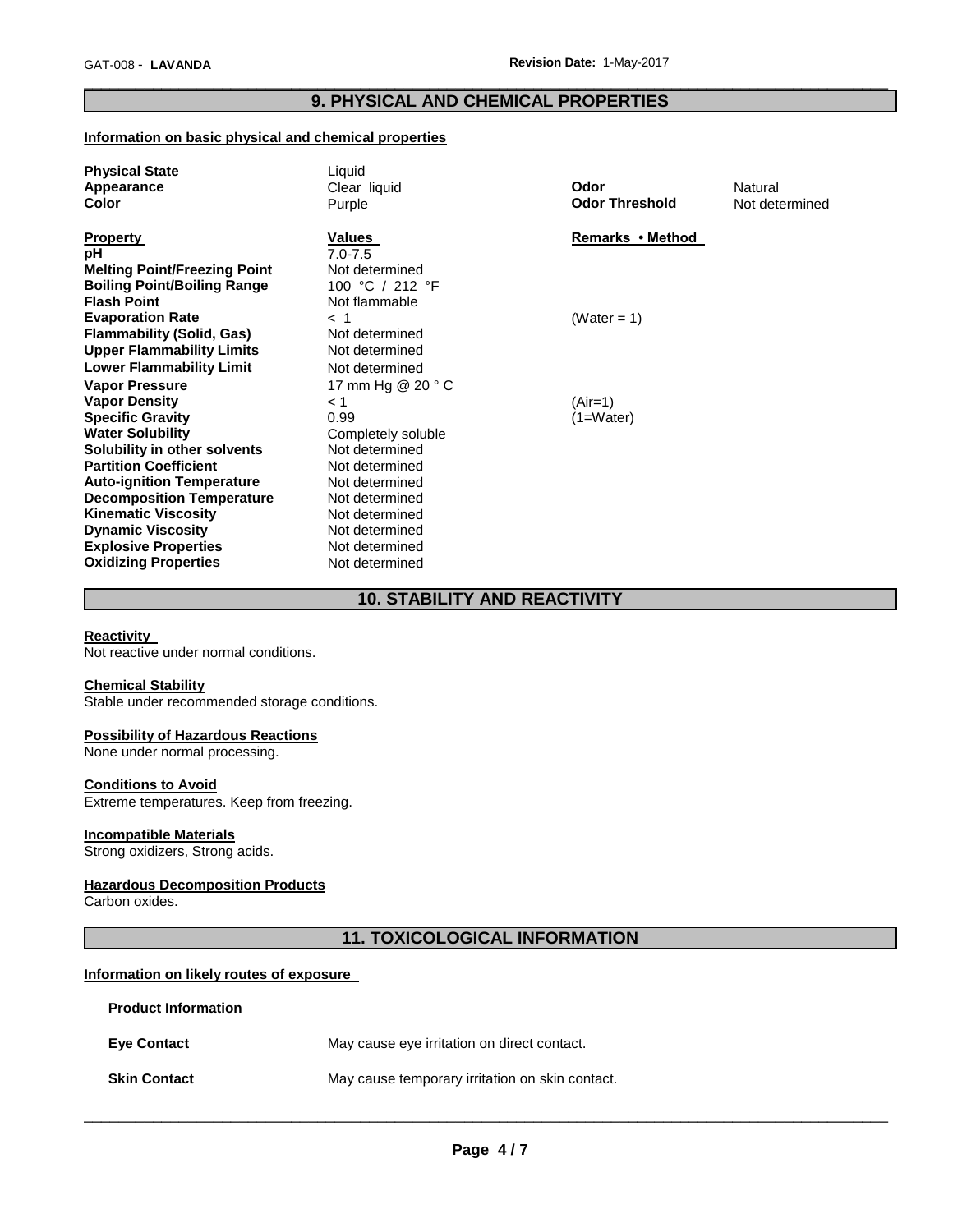**Inhalation Avoid breathing vapors or mists.** 

**Ingestion Do not taste or swallow.** 

### **Component Information**

#### **Information on physical, chemical and toxicological effects**

**Symptoms** Please see section 4 of this SDS for symptoms.

## **Delayed and immediate effects as well as chronic effects from short and long-term exposure**

**Carcinogenicity** This product does not contain any carcinogens or potential carcinogens as listed by OSHA, IARC or NTP.

\_\_\_\_\_\_\_\_\_\_\_\_\_\_\_\_\_\_\_\_\_\_\_\_\_\_\_\_\_\_\_\_\_\_\_\_\_\_\_\_\_\_\_\_\_\_\_\_\_\_\_\_\_\_\_\_\_\_\_\_\_\_\_\_\_\_\_\_\_\_\_\_\_\_\_\_\_\_\_\_\_\_\_\_\_\_\_\_\_\_\_\_\_

## **Numerical measures of toxicity**

Not determined

# **12. ECOLOGICAL INFORMATION**

#### **Ecotoxicity**

An environmental hazard cannot be excluded in the event of unprofessional handling or disposal.

### **Persistence/Degradability**

Not determined.

#### **Bioaccumulation** Not determined.

**Mobility** Not determined

# **Other Adverse Effects**

Not determined

# **13. DISPOSAL CONSIDERATIONS**

#### **Waste Treatment Methods**

| <b>Disposal of Wastes</b>     | Disposal should be in accordance with applicable regional, national and local laws and<br>regulations. |
|-------------------------------|--------------------------------------------------------------------------------------------------------|
| <b>Contaminated Packaging</b> | Disposal should be in accordance with applicable regional, national and local laws and<br>regulations. |

# **14. TRANSPORT INFORMATION**

**Note Please see current shipping paper for most up to date shipping information, including** exemptions and special circumstances.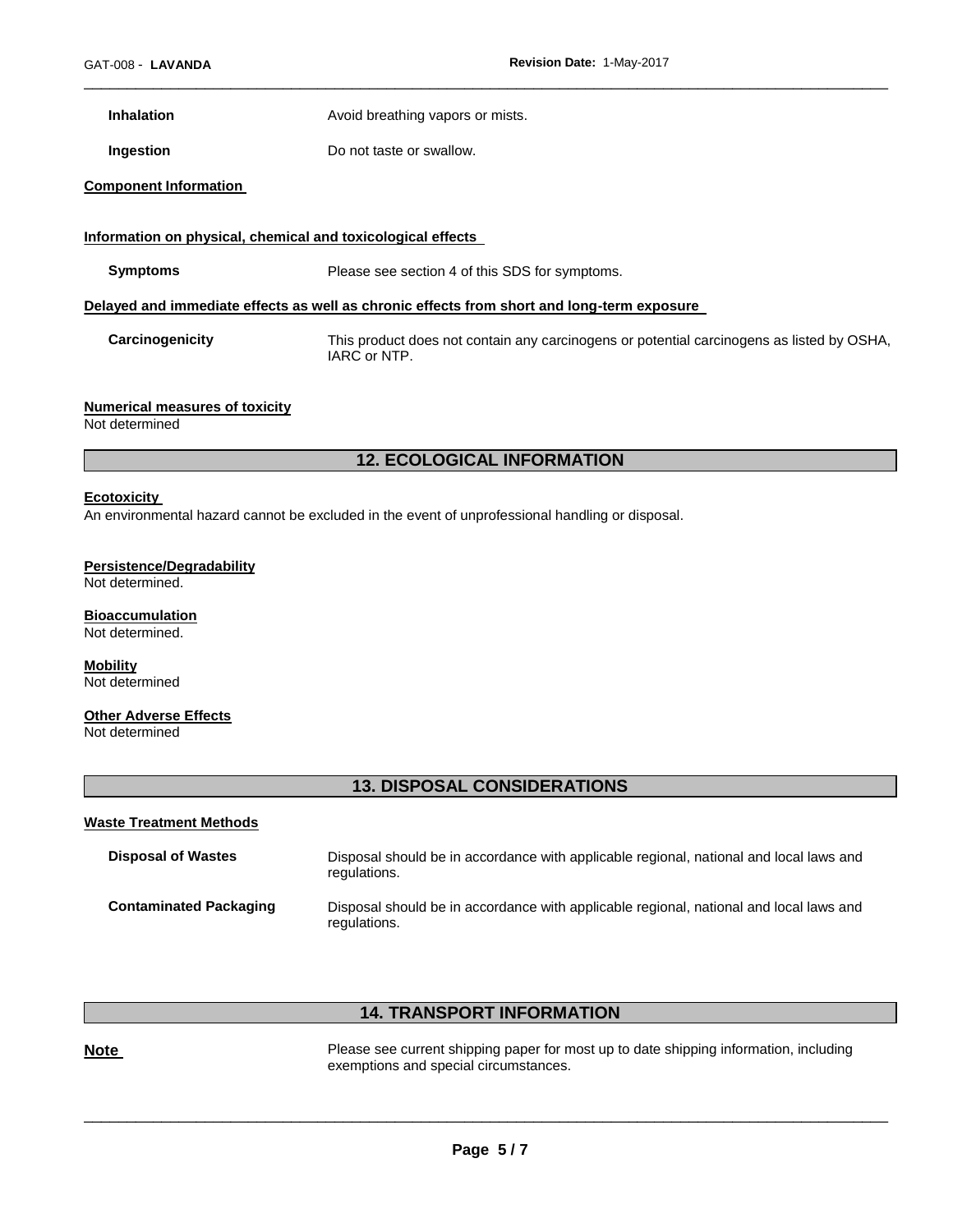| <b>DOT</b>  | Not regulated |  |
|-------------|---------------|--|
| <b>IATA</b> | Not regulated |  |
| <b>IMDG</b> | Not regulated |  |

# **15. REGULATORY INFORMATION**

#### **International Inventories**

Not determined

#### **Legend:**

*TSCA - United States Toxic Substances Control Act Section 8(b) Inventory DSL/NDSL - Canadian Domestic Substances List/Non-Domestic Substances List EINECS/ELINCS - European Inventory of Existing Chemical Substances/European List of Notified Chemical Substances ENCS - Japan Existing and New Chemical Substances IECSC - China Inventory of Existing Chemical Substances KECL - Korean Existing and Evaluated Chemical Substances PICCS - Philippines Inventory of Chemicals and Chemical Substances* 

# **US Federal Regulations**

**SARA 313** Not determined

# **US State Regulations**

**U.S. State Right-to-Know Regulations** Not determined